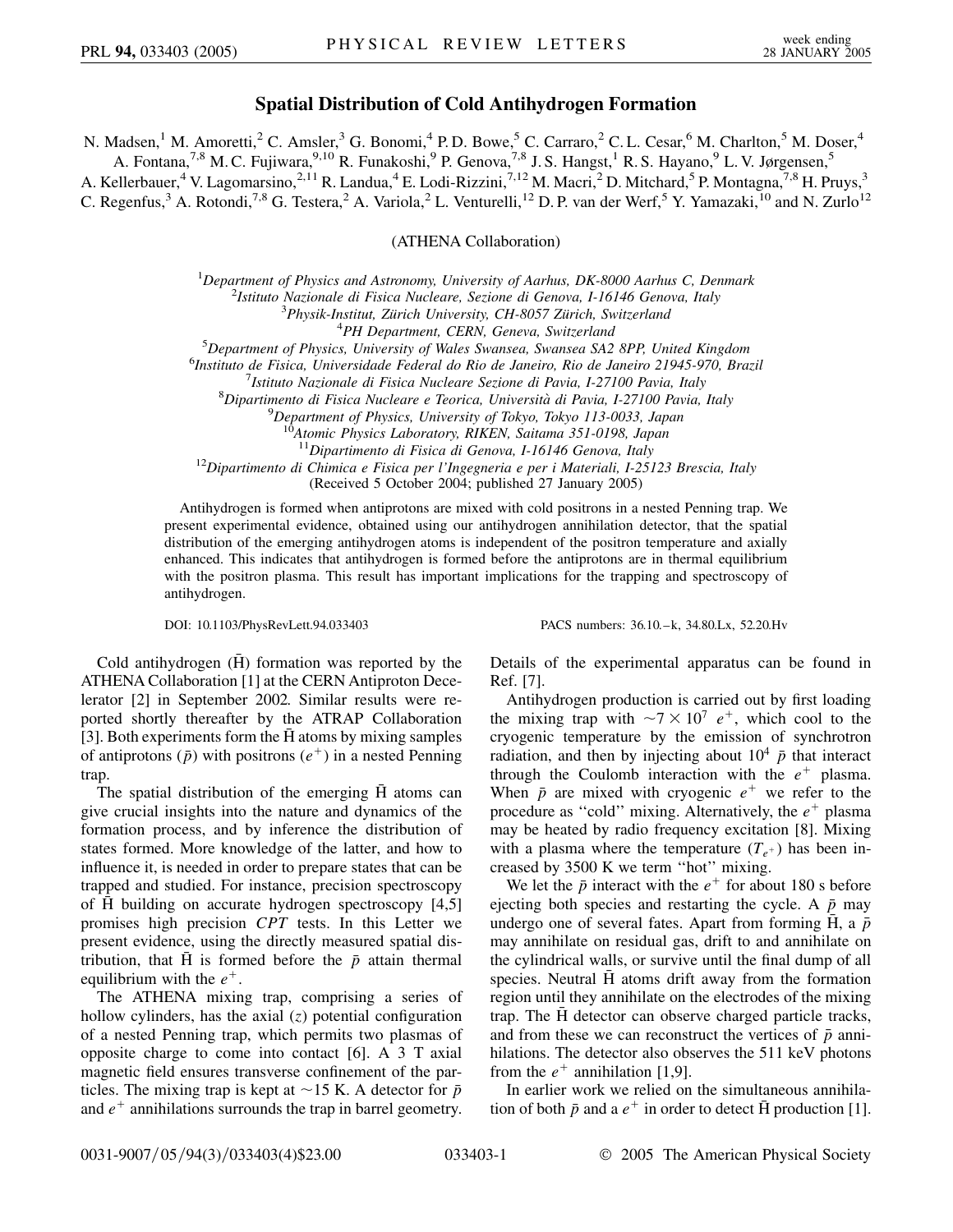Detection of  $e^+$  annihilations is inefficient and limits  $\bar{H}$ detection efficiency to less than  $0.25\%$ , whereas  $\bar{p}$  annihilations have about 25% chance of being detected and reconstructed. Using only  $\bar{p}$  vertices may thus significantly enhance our detection efficiency. Recently we showed that the bulk of the  $\bar{p}$  annihilation events we observe during cold mixing of  $\bar{p}$  and  $e^+$  stem from  $\bar{H}$  annihilations [10]. This was demonstrated by comparing the results from cold mixing with those from hot mixing, where  $\overline{H}$  production is suppressed [1]. The difference in the number of  $\bar{p}$  annihilations between cold and hot mixing was shown to be due entirely to  $\bar{H}$  production.

Using the detector we can extract the spatial distribution of the observed  $\overline{H}$  annihilations. Earlier we showed that the  $\bar{H}$  distribution projected into a plane perpendicular to the trap axis (*z*) is rotationally symmetric [1]. No time dependent change of the H distribution during individual mixing cycles has been observed. The time resolution of changes in the  $\bar{H}$  spatial distribution is limited by statistics to  $\sim$  1 s. Figure 1(a) shows the *z* distribution of  $\bar{p}$  annihilation vertices from 305 full cold mixing cycles. The distribution



FIG. 1 (color online). Axial (*z*) vertex distributions for (a) all vertices during cold mixing  $(1.75 \times 10^5$  vertices). (b) Axial vertex distributions for  $\bar{p}$  annihilating in a nested trap without  $e^+$  (5717 vertices). (c) Shaded area: Cold mixing with hot mixing subtracted and using a spatial cut of  $x > 0$  and  $y > 0$ (see text)  $(4.9 \times 10^4$  vertices). Full circles:  $\bar{p}$  annihilations with two back-to-back 511 keV photons during cold mixing (488 events, scaled to the area under the shaded curve). Solid line: Detector response function from Monte Carlo simulations.

has two distinct features. The first is a broad, smooth, peaked distribution. The second consists of the two smaller peaks on either side of the distribution. We have determined that the latter peaks are due to  $\bar{p}$ -only annihilations because they disappear when selecting events with two back-to-back 511 keV photons and are also present in the hot mixing distribution where H production is negligible.

For comparison we also recorded the distribution of annihilations when the  $\bar{p}$  were injected into a nested trap without  $e^+$ , so that there was no  $\overline{H}$  production. Figure 1(b) shows the *z* distribution of annihilations from 24 mixing cycles under these circumstances. We observe the small peaks seen on the side of the cold mixing distribution and no broad central feature.

The  $\bar{p}$ -only annihilations in the two peaks are also localized in the transverse plane. This phenomenon, which makes it possible to spatially separate H annihilations from *p*-only annihilations, is discussed in detail in Ref. [11]. In the region  $x > 0$  and  $y > 0$ , where x and y are the horizontal and vertical directions, respectively, we observe no *p*-only annihilations in the measurements presented here. To increase the signal to background ratio on H data we remove  $\bar{p}$ -only annihilations by selecting only vertices from this region. The resulting *z* distribution with hot mixing subtracted is shown in Fig. 1(c). The hot mixing was normalized to the same beam intensity as the cold. For comparison we also show the *z* distribution of  $\bar{p}$  annihilations that were accompanied by simultaneous back-to-back 511 keV gammas from  $e^+$  annihilation using the same selection criteria as in Ref. [1]. The good agreement between these two distributions means that we can use the full cold mixing distribution with the *xy* cut applied and the hot mixing subtracted (the shaded distribution in Fig. 1(c)] as the distribution of  $\overline{H}$  annihilations. The detector response function, shown in Fig. 1(c), is the efficiency of the detector for  $\bar{p}$  annihilation events on the trap wall (electrodes). The response function was calculated by Monte Carlo by evenly distributing  $\bar{p}$  annihilations on the trap walls and simulating the detector response [7].

Using the same method as above we have also extracted the axial distributions for H produced with heated samples of  $e^+$ . Figure 2 shows the axial distribution for H annihilations on the walls for cold mixing [from Fig. 1(c)] and for measurements with the  $e^+$  plasma heated by 175 and 500 K. There is no change in the distribution as a function of  $e^+$  temperature, although the total number of events varies strongly [12]. Also shown in Fig. 2 is a simple calculation of the *z* distribution resulting from isotropic emission of  $\overline{H}$  from the ellipsoidal positron plasma.

The  $e^+$  plasma is typically 2.5 mm in radius  $(r_{e^+})$ , is 32 mm in length ( $l_{e^+}$ ), and has a density of  $n_{e^+} = 1.7 \times$  $10^8$  cm<sup>-3</sup> [8]. The thermal velocities of 15 K  $e^+$  and  $\bar{p}$  are  $v_{\text{th}}^{e^+} \sim 1.5 \times 10^4 \text{ m s}^{-1}$  and  $v_{\text{th}}^{p} \sim 350 \text{ m s}^{-1}$ , respectively.

The space charge of the  $e^{+}$  plasma generates a radial **E** field and causes the equilibrium state of the cold plasma to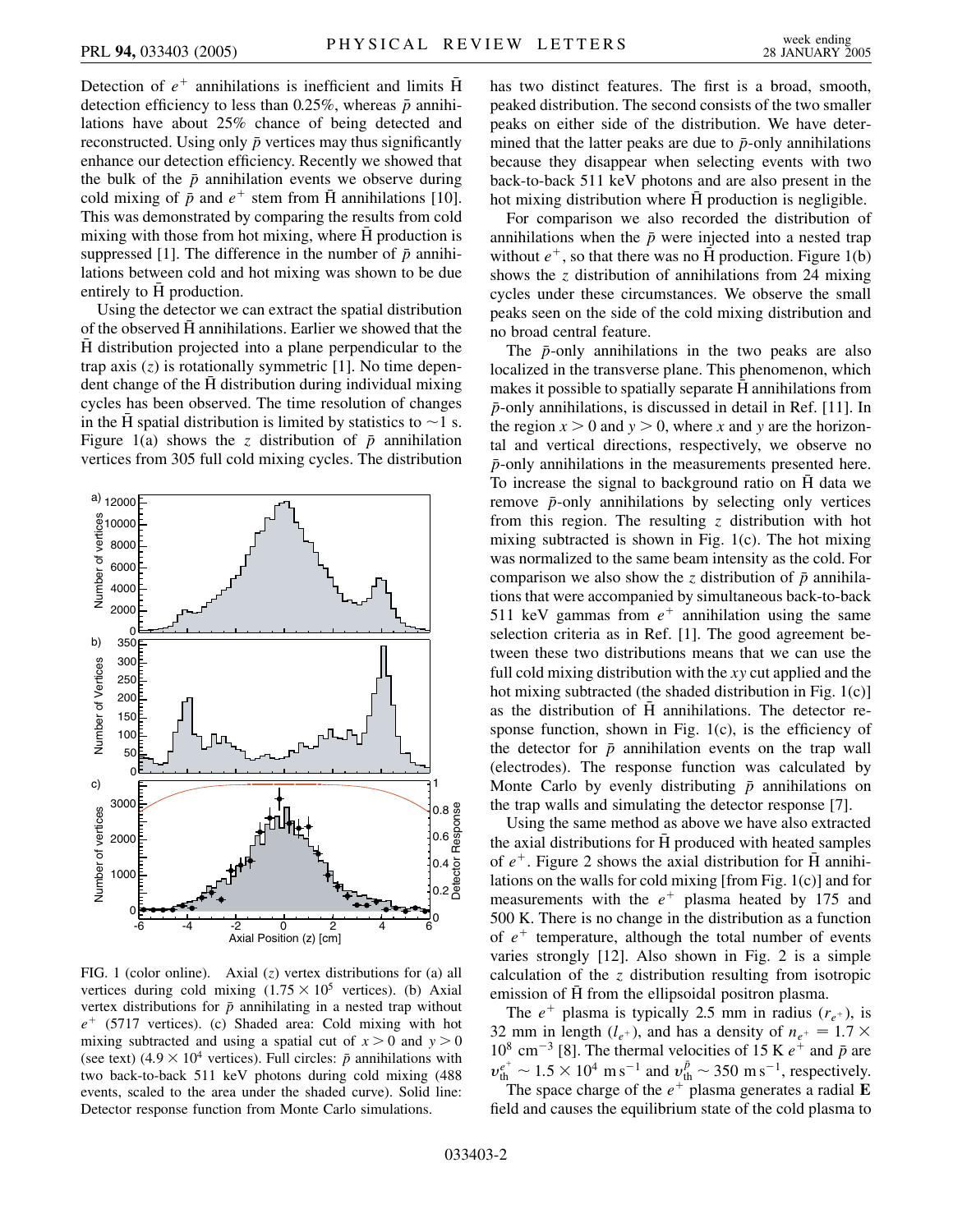

FIG. 2 (color). Axial H distributions for cold mixing and mixing with  $e^+$  heated by two different amounts (hot mixing subtracted, *xy* cut applied). The dot-dashed line is a simple calculation of isotropic emission from the  $e^+$  plasma volume. The distributions have been normalized to the same area.

be one of laminar rotational flow. With our typical plasma parameters, the frequency of rotation is  $\sim 80$  kHz, corresponding to a surface velocity of  $1.3 \times 10^3$  m s<sup>-1</sup>. Temperatures are thus given in this rotating frame. A *p* in the trap exhibits cyclotron rotation around the magnetic field lines with a frequency of 46 MHz. A radial electric field causes a guiding-center  $\mathbf{E} \times \mathbf{B}$  drift motion in the azimuthal direction, independent of charge and mass. However, the difference in mass between  $\bar{p}$  and  $e^+$  causes a difference in centrifugal potential such that the  $\bar{p}$  tends to separate outwards. For our densities and temperatures this effect is small and slow (separation time  $\sim$  1000 s [13,14]) compared to the H production rate. We thus consider the antiproton radial distribution to be static during antihydrogen production. The  $\bar{p}$  move axially in and out of the  $e^+$ plasma as time passes. The axial oscillation frequency at injection is  $\sim$ 100 kHz, small compared to the cyclotron frequency which sets the time scale for the onset of the  $E \times B$  drift motion. We thus simplify the analysis by assuming that  $\bar{p}$  inside the  $e^+$  plasma, where  $\bar{H}$  may be formed, rotate with the positrons. In the following, thermal equilibrium refers to a state where  $T_{\bar{p}} = T_{e^+}$  in this rotating frame.

The  $\bar{p}$  were precooled by being embedded in an electron  $(e^-)$  plasma of similar dimensions as the  $e^+$  plasma. The  $e^-$  are ejected before the  $\bar{p}$  are mixed with the  $e^+$ . Detailed studies of the cooling of the  $\bar{p}$  by the  $e^+$  in our apparatus suggest that the  $\bar{p}$  cloud is radially larger than the  $e^+$ plasma [15]. As the rotation velocity in the  $e^+$  plasma is small compared to  $v_{\text{th}}^{e^+}$  and  $v_{\text{th}}^{e^+} \gg v_{\text{th}}^{\bar{p}}$ , it has negligible influence on the H formation rate. We therefore assume that H is formed homogeneously throughout the rotating ellipsoidal  $e^+$  plasma. Another scenario would be formation on the surface of the  $e<sup>+</sup>$  plasma only, something one could imagine if the centrifugal separation was fast. This only strengthens the arguments to follow. With these reflections in mind we henceforth assume homogeneous formation throughout the  $e^+$  plasma.

We can model the axial distribution by randomly distributing  $\bar{H}$  in a selected formation volume and assigning to each  $\bar{H}$  a velocity from a three-dimensional Gaussian velocity distribution characterized by transverse  $(T^{\perp}_{\bar{p}})$  and axial  $(T^{\parallel}_{\bar{p}})$  temperatures and an azimuthal velocity given by the radial position of the  $\overline{H}$ . We use two different temperatures to describe nonequilibrium conditions. The intersection of the H undisturbed path with the cylindrical electrodes is then calculated. Then the vertex reconstruction resolution of the detector ( $\sigma = 4$  mm) and the response function are folded onto the result. The  $\bar{p}$ , due to their mass, dominate the momentum of the  $\bar{H}$ , and we therefore neglect  $T_{e^+}$  in this model.

Figure 3 shows a number of calculated distributions using the model described above. Also shown is the measured cold mixing distribution. The model does not reproduce the observations with  $T_{\bar{p}}^{\parallel} = T_{\bar{p}}^{\perp}$ . A longer  $e^{+}$  plasma gives a wider distribution, but the necessary length  $(\sim 60 \text{ mm})$  to match the observed distribution is much larger than that measured. If we assume  $T^{\perp}_{\bar{p}} = 15$  K, the model matches the observed cold mixing distribution with  $T_{\bar{p}}^{||} = (10 \pm 2) \times T_{\bar{p}}^{\perp}$  (solid curve in Fig. 3). This gives a lower limit of  $T^{\parallel}_{\bar{p}} = 150$  K. The  $\bar{p}$  that form  $\bar{H}$  are therefore not in thermal equilibrium with the  $e^+$ . We cannot determine  $T_{\bar{p}}$  of the  $\bar{p}$  that form  $\bar{H}$  from these measurements. However, as we increase  $T^{\perp}_{\bar{p}}$  the necessary difference between the  $T^{\parallel}_{\bar{p}}$  and  $T^{\perp}_{\bar{p}}$  to model the observations decreases asymptotically to a factor  $2.3 \pm 0.6$  (shown in Fig. 3). This is because the influence of  $\mathbf{E} \times \mathbf{B}$  rotation on the distribution decreases with increasing temperature. Thus even with no influence from  $E \times B$  rotation we cannot find consistency with thermal equilibrium; i.e., our conclusion is independent of the absolute  $e^+$  temperature. Comparing the model distributions we find that for



FIG. 3 (color). Comparison of the axial distribution from cold mixing with a number of calculated distributions. Standard *e* plasma parameters and  $\mathbf{E} \times \mathbf{B}$  rotation were used except for the dot-dashed curve where  $l_{e^+} = 60$  mm. Homogeneous formation in the plasma was assumed.